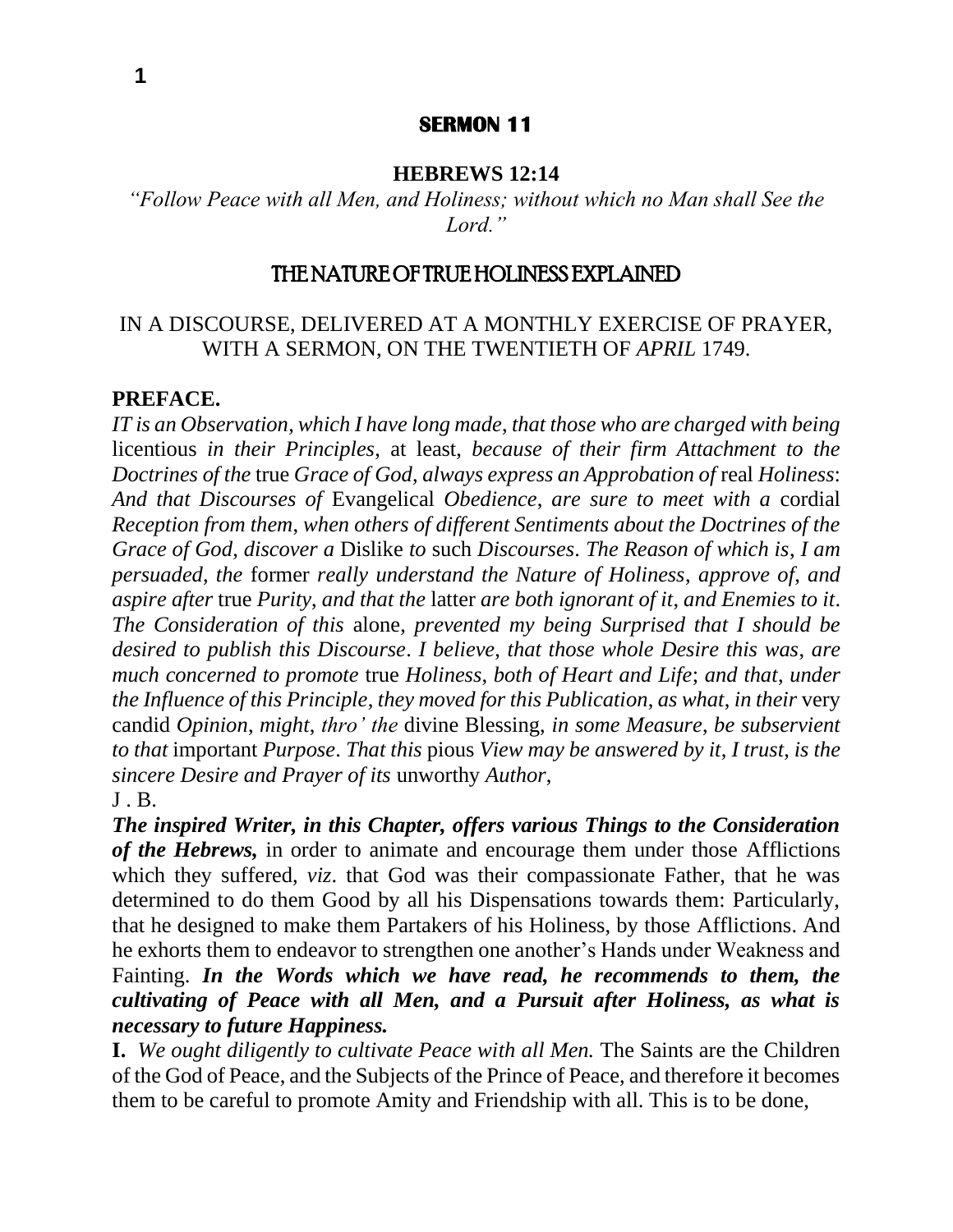**1.** By declining everything which may irritate and provoke both in Words and Actions: All just Occasions of Offence are carefully to be avoided: A wrathful and injurious Temper is not by any means to be indulged, if we would preserve Peace among those with whom we are conversant.

**2.** We must be ready to perform all good Offices for all. It is not enough, that we be inoffensive and harmless in our Behavior, but we must do Good to all: 'Tis our Duty to imitate our Heavenly Father, by the Exercise of universal Benevolence and Goodness. He *maketh his Sun to rise on the Evil and on the Good*, *and sendeth Rain on the Just*, *and on the Unjust*; and we ought *to love our Enemies*, *to bless them that curse us*, *to do Good to them that hate us*, *and pray for them which despitefully use us*, *and persecute us.* (Matthew 5:44,45). Farther,

**II.** *The inspired Writer recommends an earnest Endeavour after Holiness. It was my Design principally to insist on this second Part of the Subject, and, therefore, I have thus hastened to it. And, I propose,*

*First,* To consider the Causes of Holiness.

*Secondly,* The Nature of it, or what it is.

*Thirdly,* I would shew, that we ought diligently to endeavour after it.

*Fourthly,* That *without it no Man shall see the Lord* **First, I am to consider the Causes of Holiness.**

We have loft that which was the true Glory of our Nature, *viz*. our original Rectitude and Righteousness; *The Crown is fallen from our Head*; *woe unto us*, *for we are spoiled*! Let us then attend unto the Consideration of the Causes of Holiness, wherein consists the true Exaltation of our Nature, which is dreadfully debased by Sin; the *impulsive*, *procuring*, *efficient*, *and instrumental* Causes or Means of that Purity which is absolutely necessary to future Blessedness.

**1.** The impulsive Cause, is the eternal Goodwill and Grace of God exerting itself in the Election of our Persons to everlasting Life; *God hath from the Beginning chosen us to Salvation*, *through Sanctification of the Spirit* (2 Thessalonians 2:13): And the *Apostle* affirms, that he *chose* us, that *we might be holy*. Our holy Vocation is according to his *Purpose and Grace*, which was given us in *Christ before the World began* (2 Timothy 1:9): Hence the Character of the Saints is, *the Called according to his Purpose*. Let some suggest what they please against the Doctrine of Election, as calculated to encourage Sloth, Negligence, and Carelessness in the Minds of those who believe themselves to be included in that gracious Decree; since it is an Appointment to a Participation of Holiness in order to Happiness, that is an entirely groundless Calumny; it is the Origin from which true Holiness springs; nor is there any thing of it in this World, but what is derived from that Fountain; and that which is the Cause of Holiness, cannot reasonably be thought of a Nature suited to encourage the Practice of its direct Contrary, *viz*. Sin.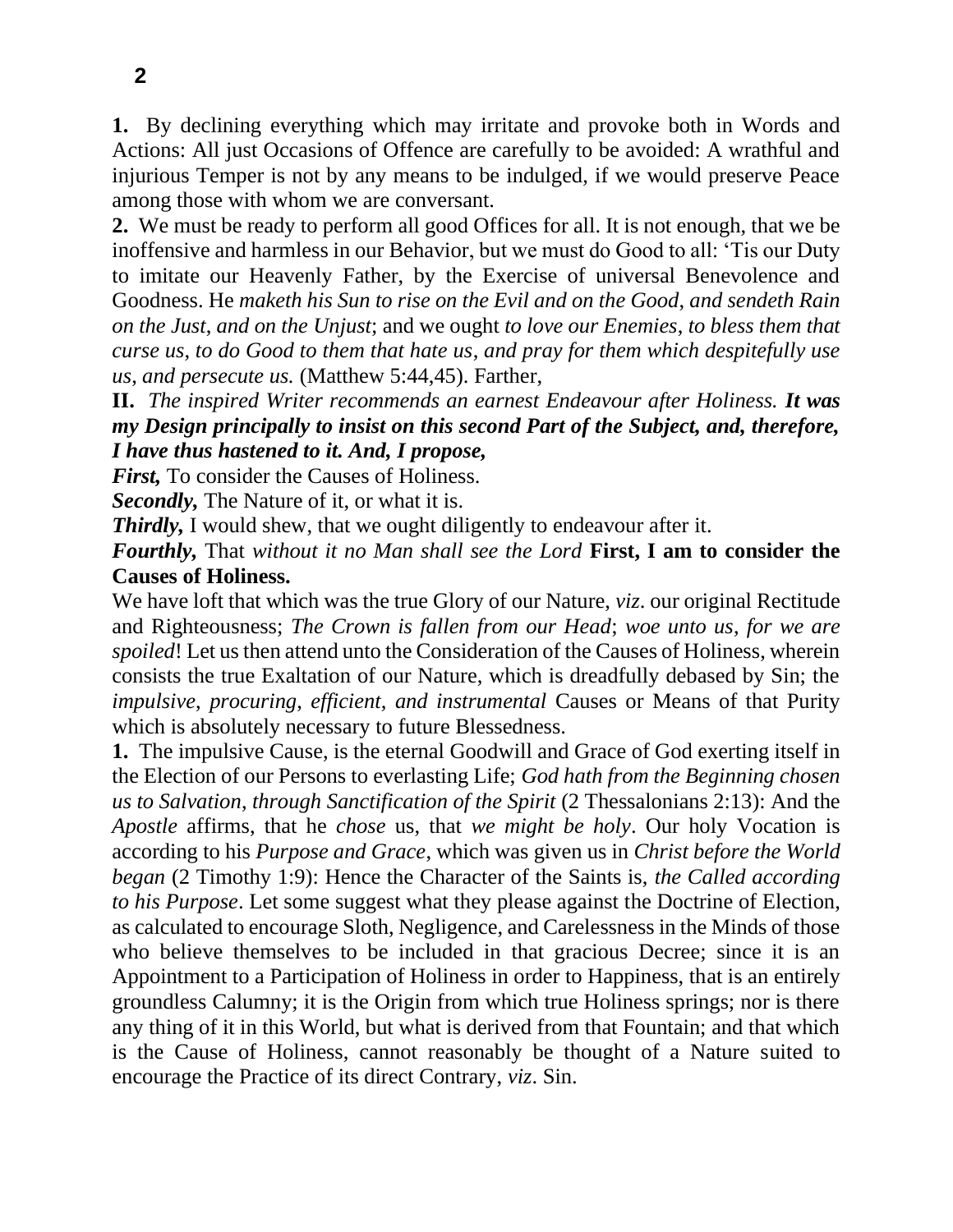**2.** The procuring Cause of real Holiness, is the Death and Satisfaction of Christ. Tho' it is true, that the Sufferings of our Saviour did not cause a Will in God to communicate the Blessings of Grace and Glory to his People, yet his Atonement is the Foundation on which they are all conveyed to them. Hence is that Prayer of the inspired Writer in Behalf of the *Hebrews*: *Now the God of Peace*, *that brought again from the Dead the Lord Jesus Christ*, *that great Shepherd of the Sheep*, *thro' the Blood of the everlasting Covenant*, *make you perfect to do his Will*, *working in you that which is well-pleasing in his Sight* (Hebrews 13:20,21). In that eternal Covenant which was entered into by the Father and Christ, it was a Condition required of him, and agreed to by him, to make his *Soul an Offering for Sin*, and a Promise was made him, that on this Condition he should have the Satisfaction of seeing his Seed Participants of Holiness and Happiness. This Condition is fulfilled, hence he has a Right to expect the Fulfillment of that Promise relating to them all; nor can the Father, in Justice, fail of the Performance of his Promise. That invaluable Price which was paid for the Redemption of our Persons from Misery, ascertains our Participation of Holiness here, and complete Happiness hereafter.

**3.** The efficient Cause of true Holiness is the Spirit of God; Grace in the Mind of a poor Sinner, is his Production; hence we are said to be *born of the Spirit*. Some speak of Grace, as being *partly acquired*, *and partly infused*: I greatly question whether this agrees with good Sense, and the Nature of Things in relation to Habits of the Mind. It may be, that no Habit of our Minds is partly infused, and partly acquired; but that all Habits are either wholly infused, or wholly acquired. That a Man may be assisted in the acquiring of Habits, is easy of Apprehension; but that because Assistance is afforded to a Person in the acquiring of an Habit, it should be said that, that Habit was partly infused, and partly acquired, seems not to me to agree with good Sense, and the Nature of Things. However, this is not the Case here; so far as any Habit is *acquired*, it is not infused: And if Holiness of Heart is partly infused, and partly acquired, then it will follow, not only that in Part we make ourselves to differ; but also, that holy Acts may be performed, where there is no holy Principle, which cannot be. The Saints are said to be *new Creatures*, because they are *the Workmanship of God, created in Christ Jesus unto good Works*, and the Holy Spirit is the Author of our Regeneration. Grace in the Heart is the Effect of his gracious Operation upon us; *That which is born of the Flesh is Flesh*, *that which is born of the Spirit*, *is Spirit*. If there is any Thing in us of a truly spiritual Nature, it is the Produce of the Spirit of God, for we are naturally *Flesh*; the very *Reverse* of what is *holy and Spiritual*.

**4.** The instrumental Causes, or Means of our Improvement in Holiness are various, *viz*. the Gospel; that alone is the Food of the new Creature, and suited to feed and nourish, and invigorate the Principle of Grace in the Hearts of Believers, and, therefore, the Apostle exhorts us, *as new born Babes*, *to desire the sincere Milk of*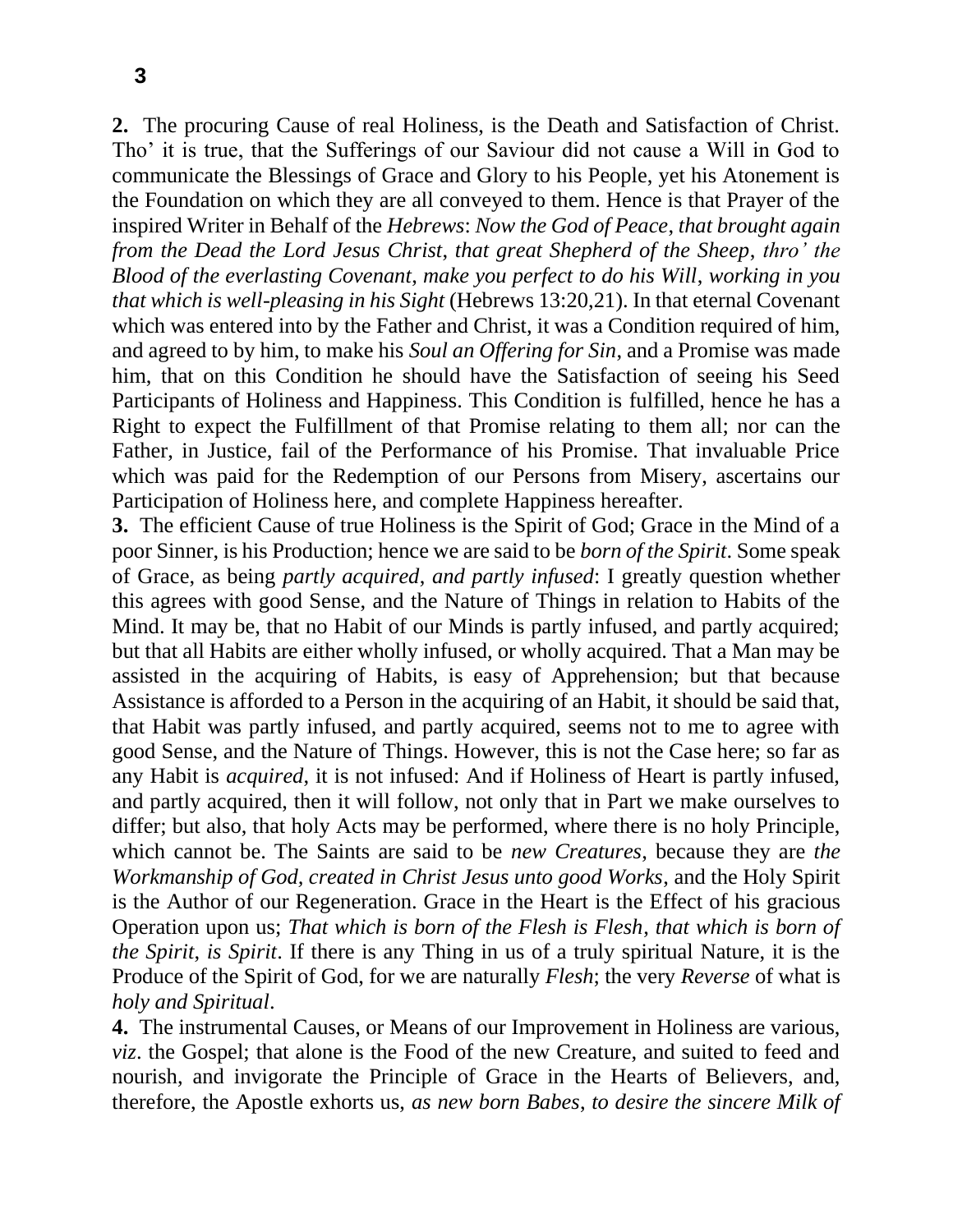*the Word*, *that we may grow thereby* (1 Peter 2:2): And our dear Lord prays the Father *to Sanctify*, *his People thro' his Truth*, *whose Word is Truth* (John 17:17). It is in vain to hope for an Increase of Grace in the Heart, without receiving, feeding upon, and digesting the Doctrines of Grace. Again, The sacred Institutions of Christ are appointed to this End. In those sacred Rites, Christ Is represented in his Person, Offices, Work, and Benefits, and Grace; and, therefore, they are adapted wifely to corroborate the Heaven-born Principle in our Souls. Farther, the afflictive Dispensations of Providence are graciously designed to this Purpose. Sometimes, it is the Pleasure of God to throw his Children into the Furnace of Affliction, there *to try them*, as *Gold is tried*. In their better Part they suffer no Loss, but are Gainers; all his Corrections are intended for their Good, and, under his Blessing, are subservient to that End; thereby, as it is declared in the Context, they become *Partakers of his Holiness*. And, they are purified from their Dross; *By this shall the Iniquity of Jacob be purged*, *and this is all the Fruit*, *to take away his Sin* (Isaiah 27:9); a blessed Fruit of Affliction this. The Christian, if he does not give Thanks to God for the Matter of the Affliction, he will for the Advantage which he gains to his nobler Part thereby. Besides, spiritual and holy Conversation tends to promote Holiness; *No corrupt Communication ought to proceed out of our Mouths*; *but such as is good to the Use of edifying*, *that it may minister Grace to the Hearers*: There are the Causes of Holiness, supreme and subordinate. The Nature of true Holiness, as I apprehend, is very much mistaken by many, and that is thought to be Holiness, which hath not any Thing of that Kind in it, and, therefore, an Enquiry into the Nature of Holiness, which we are exhorted to follow after, may be proper and beneficial. I proceed then,

# **Secondly, To shew what true Holiness is: And I would do this negatively and positively.**

**1.** Negatively: This is to be done in several Particulars, *viz*.

**(1.)** What Men usually call Virtue, is not Holiness. By this I intend the Propriety and Impropriety of Things, in relation to human Actions; this is very often called, in our Times, the Fitness and Unfitness of Things; this Action is ft to be done, and the other is unfit. Now this is an abstracted Consideration of Actions, as in themselves, without Regard to the governing Authority of God in his Law; and, therefore, it is at a very great Remove from Holiness, which is an Obedience to the Will and Command of that infinite Being, on whom we are absolutely dependent. Hence it follows, that a Man may be virtuous, or practice what is ft to be done, and decline doing what is unfit to be acted, without the least Degree of that Holiness, concerning which the Enquiry is.

**(2.)** Legal Obedience, which rises higher than the former, is not Holiness. The Light of natural Conscience may be much heightened and improved by the Word of God, and a Man's Sins may be let in Order before him: He also may have an awful View of their Demerit, which will awaken dreadful Fears, and influence him to make an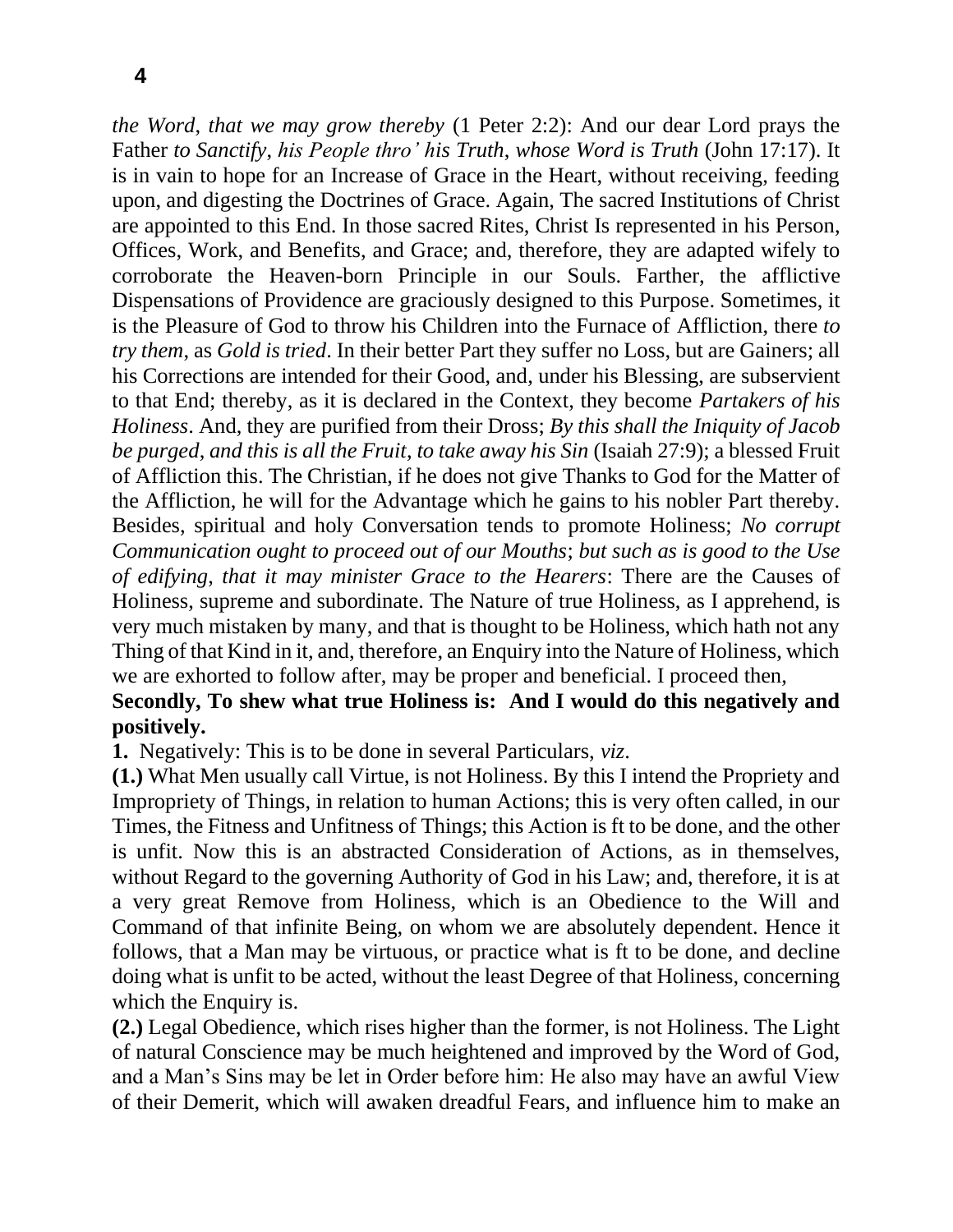Enquiry how he may *escape the Damnation of Hell*. In this Enquiry he presently apprehends and concludes, that an Alteration in his Behavior is necessary, and he determines with himself, that he will immediately change the Course of his Actions, decline what is evil, and perform what is good. Upon doing which, he begins to cherish Hopes of regaining an Interest in divine Favor; on this Principle, that God is a merciful Being, and will make all reasonable Allowances for his necessary and unavoidable Imperfections, and for all those numerous Temptations, wherewith he finds himself surrounded in every State. This indeed is the common Doctrine of our *sad Times*. Such Persons doubt not, but that if they do the best they are able in their present Circumstances, God will be favorable to them in Judgment, and cry to themselves, *Peace*, *Peace*, tho' certain Destruction, if rich and sovereign Mercy prevents not, awaits them. Sometimes, they proceed so far as to celebrate the sacred Rites of Christianity, and in their own, and in the Opinion of others also, they commence true Christians; whereas all their Obedience is carnal, and arises from the Flesh. As one well observes, *they obey*, *not because they love the Gospel*; *but because they fear the Law*. This it is to *follow after the Law of Righteousness*, as the *Jews* did, *who attained not to the Law of Righteousness*, *because the fought it not by Faith*, *but as it were by the Works of the Law* (Romans 9:31,32). Lust, notwithstanding this Change in a Person, if it retains its Dominion in the Heart, and will so do, until sovereign and efficacious Grace takes it away, and brings a Man to submit to be saved in the Way of God's Appointment. Sin still preserves its Rule in the Mind, tho' the Form of its Government is altered, and none of the Actions of such a one are holy, they all spring from a selfish Principle, and are directed to selfish Ends, which is not serving God, but is a Man's Aim to serve himself. This legal Obedience, therefore, hath not any Thing of true Holiness in it.

**(3.)** The Knowledge of the Truth of Evangelical Doctrines is not Holiness; Orthodoxy is not Grace; nor is Soundness of Judgment, Holiness. The Perception of the Evidence of divine Truths is the Business of Reason, not of Grace. A Man, therefore, who hath no Principle of Holiness in him, may discern that Evidence, and the strict Connection, Dependence and Harmony of the several Branches of Evangelical Truth, and give an assent unto those Truths, tho' the Things themselves he is wholly unacquainted with. It is a sad Mistake to think that we are holy Persons, because we are persuaded of the Truth of Gospel Mysteries, for that Persuasion springs up in the Mind from Acts merely rational upon the Evidence Revelation affords of the Truth of those mysterious Doctrines. Where there is not a spiritual understanding of spiritual Things, and a Savour and Relish of them as such, there is no true Holiness.

**(4.)** Gifts, and the Exercise of them, is not Grace or Holiness. By Gifts, I mean an Ability to discourse of Gospel Doctrines in such a Manner, as may be very instructive and beneficial to others. And it is with me unquestionable, that a Man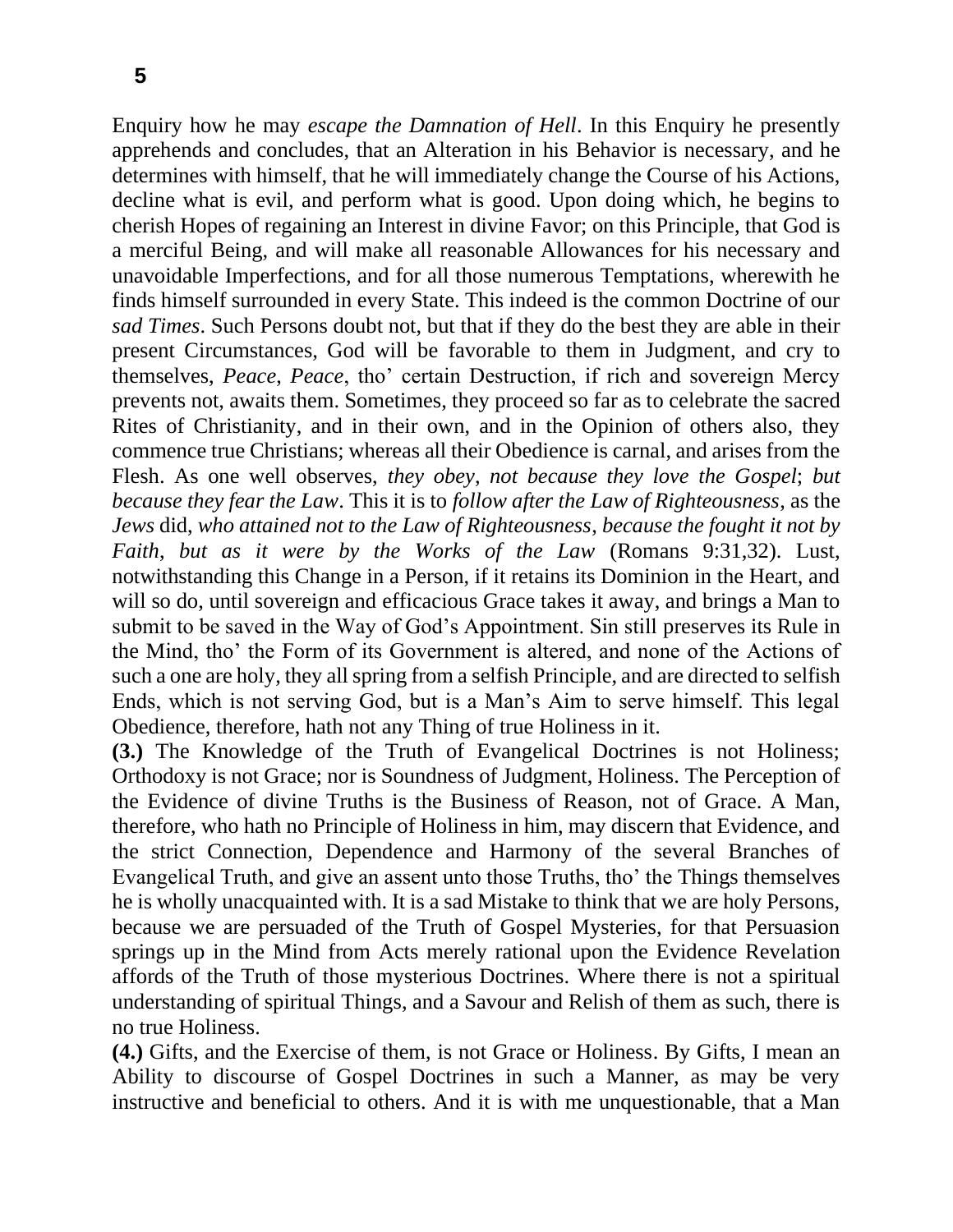**6**

may be what we call an *accurate Divine*, and yet not have the least Measure of Grace; such a one, of what Use soever he may be to others, for their Edification, he is of none to himself, by all he expresses. There are awful Words of our Lord's, *Many will say to me in that Day*, *Lord*, *Lord*, *have we not prophesied in thy Name*? *and in thy Name have cast out Devils*? *and in thy Name done many wonderful Works*? They seem to fatter themselves, that their eminent Gifts, and the Exercise of them, would procure them an Admission into Heaven. Very awful indeed is the Answer they receive from Christ: *Depart from me*, *ye that work Iniqui*ty (Matthew 7:22,23). As Gifts and Grace are distinct Things, it is very necessary for those who are employed in public Work, to look as well to their Graces, as to their Gifts: Without this, a Minister, while he is improving in his Gifts, may, and will, I think, *dwindle sadly* in his Graces. Other Acts are necessary, and Diligence of another Kind is needful to an Improvement in Grace and Holiness, than those which will serve to the Improvement of our Gifts. Having observed what Holiness is not: I go on to shew,

**2.** In a positive Sense, what it is: And it is to be considered as a Principle, and Acts fowling from that Principle.

**(1.)** True Holiness is a *new*, *spiritual* Principle or Spring of Action in the Mind. It is *new*, for which Reason, it is called a *new Heart*, and the Subject of it is laid to be a *new Creature*; *If any Man is in Christ*, *he is a new Creature*: *Old Things are passed away*, *behold*, *all Things are become new* (2 Corinthians 5:17). This is called new, in Opposition to the Flesh, or corrupt Habits of the Mind, and it is the very Reverse, and direct contrary of all that was in a Person before. Grace is not corrupt Nature mended, but it is a Disposition opposite and contrary to it. Flesh and Spirit are distinct Principles in the Mind, two Opposites in the same Person; *That which is born of the Flesh*, *is Flesh*; *that which is born of the Spirit*, *is Spirit*. The Flesh still remains what it was, and its Nature will never be changed. From these contrary Principles proceed contrary Acts, and there is a mutual Opposition between them; *The Flesh lusteth against the Spirit*, *and the Spirit against the Flesh*, *there are contrary the one to the other* (Galatians 5:17). Again, this Principle may be called *new*, tho' not in Opposition to, yet in Distinction from, that original Righteousness, which Man possessed in a State of Innocency. There is an Agreement in their general Nature, as the one and the other are truly holy; but, in some Respects, there is a Difference between there two Principles: This latter was not due to Man by the Laws of Creation, and, therefore, as Men have it not in Fact, they never had it in Right; and God may communicate this Principle to whomsoever he pleases, upon the Foot of Sovereignty. The former was not a Life upon God, considered in a Mediator, nor was it, in its Nature, disposed and ftted to such a kind of Life; but this latter is such a Life, agreeable to the Nature of that new Covenant-relation, in which the Saints stand to God. Farther, it is a spiritual Principle; for this Reason it is called Spirit; *That which is born of the Spirit*, *is Spirit*; and all the Acts which arise from it, are of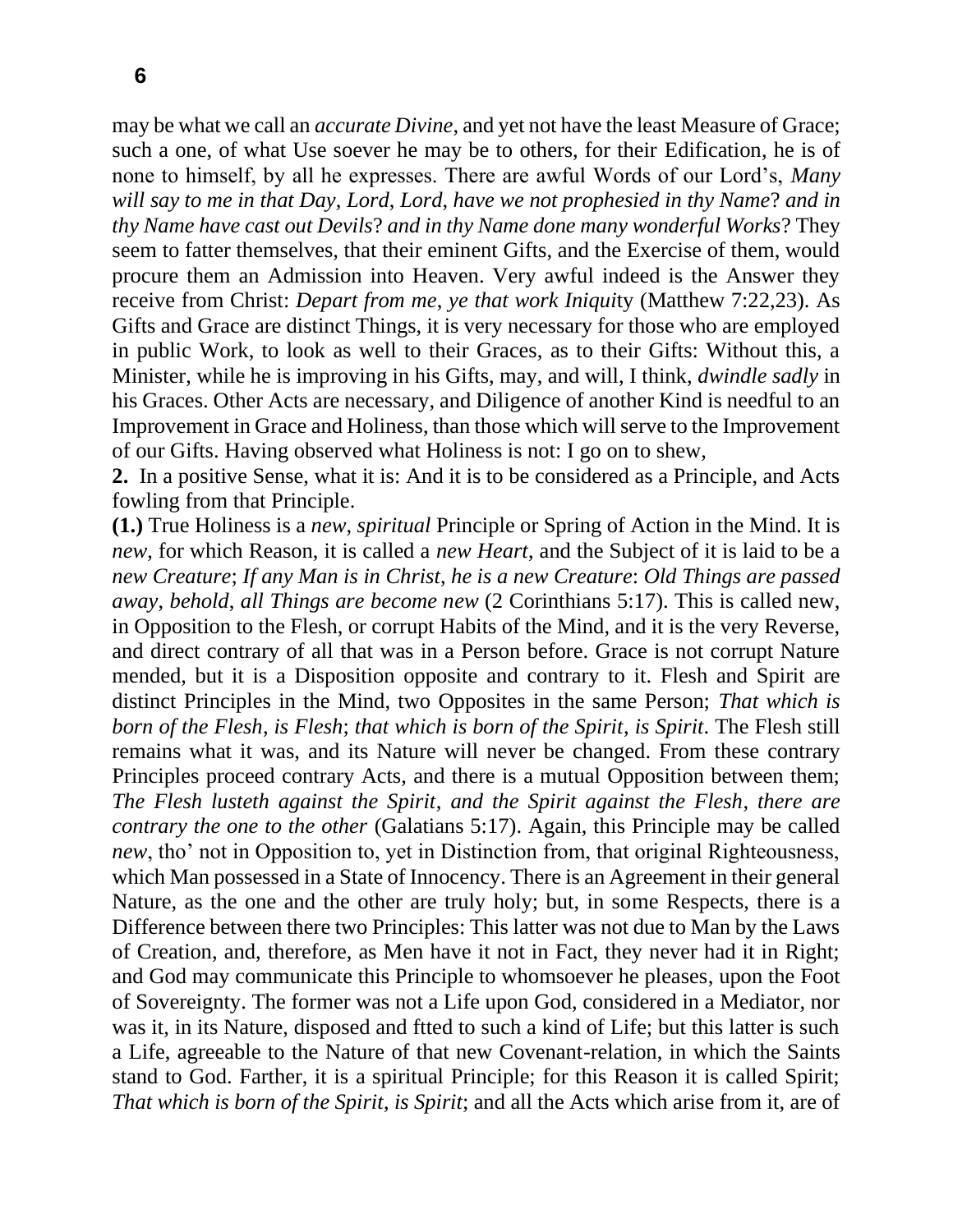a pure and spiritual Kind, and of the same Nature with itself. This Principle alone is the Spring of holy Actions in a Believer; none of his Acts are heavenly, but those which take their Rise from it; his Mind, or spiritual Part only, serves the Law of God. That is a Service into which the Flesh will never enter.

**(2.)** This Principle exerts itself various Ways, to the Glory of God who wrought it in the Soul, and to the Comfort and Advantage of those in whom it is, *viz*.

**[1.]** In believing; or in Acts of Faith on Jesus Christ. It discerns our Need of him, his Suitableness to our Condition; applies to him, and receives him, as he *of God is made unto us Wisdom*, *Righteousness*, *Sanctification*, *and Redemption* (1 Corinthians 1:30); yea, as *our all in all* (Colossians 3:11): And this Faith purifies the Heart: *Putting no Difference between us and them*, *purifying their Hearts by Faith*. It influences unto a cheerful and holy Obedience, for which Reason it is called the *Obedience of Faith*, which is alone acceptable and pleasing unto God, thro' Christ, *For without Faith it is impossible to please him (Hebrews 11:6); and we are no* farther truly holy and spiritual in the Discharge of Duty, than Faith is acted therein. **[2.]** This gracious Principle loves and delights in heavenly Things. In the Understanding, it is a Perception of their infinitely excellent and glorious Nature. In the Will, it is a closing with, and Adherence unto them. In the Affections, it is a Delight and Complacency in them, as pure, holy, and spiritual, and congruous to its own Nature; no Acts of which Kind can ever arise in an unsanctified Mind. A natural or unregenerate Person cannot know, nor relish and favor *the Things of the Spirit of God*, *to him they are Foolishness*, and, therefore, it is not possible that they should be the Objects of his Choice and Pleasure.

**[3.]** Grace hopes for better Things than it hath in present Possession. They are good Things it now enjoys, but they are far better which it hath in Right and Prospect. It is an humble Expectation of celestial Glory and consummate Happiness, in the immediate Presence of God and a dear Redeemer; on account of which, that glorious State bears the Name of Hope; *Looking for that blessed Hope*, *and the glorious appearing of the great God*, *and our Saviour Jesus Christ* (Titus 2:13). The Christian, in the Exercise of Grace, *enters into that within the Vail whither the Forerunner is for him entered* (Hebrews 6:19,20), and hath *his Conversation in Heaven*. Where he shall actually be, hereafter, there he now is, sometimes, in *Desire*, and in a way of *gracious Communion*.

**[4.]** This spiritual Principle exerts itself in a holy Reverence of God. It adores him on account of his infinite Perfections and Glory, in the religious Services which the happy Subject of it performs: *Let us have Grace*, *whereby we may serve God acceptably*, *with Reverence and godly* Fear (Hebrews 12:28); And there is no true Reverence of God in a Mind destitute of this holy Principle, for from that alone it springs; and there is more or less of this Fear of the Divine Majesty, as this gracious Principle is more or less lively and vigorous.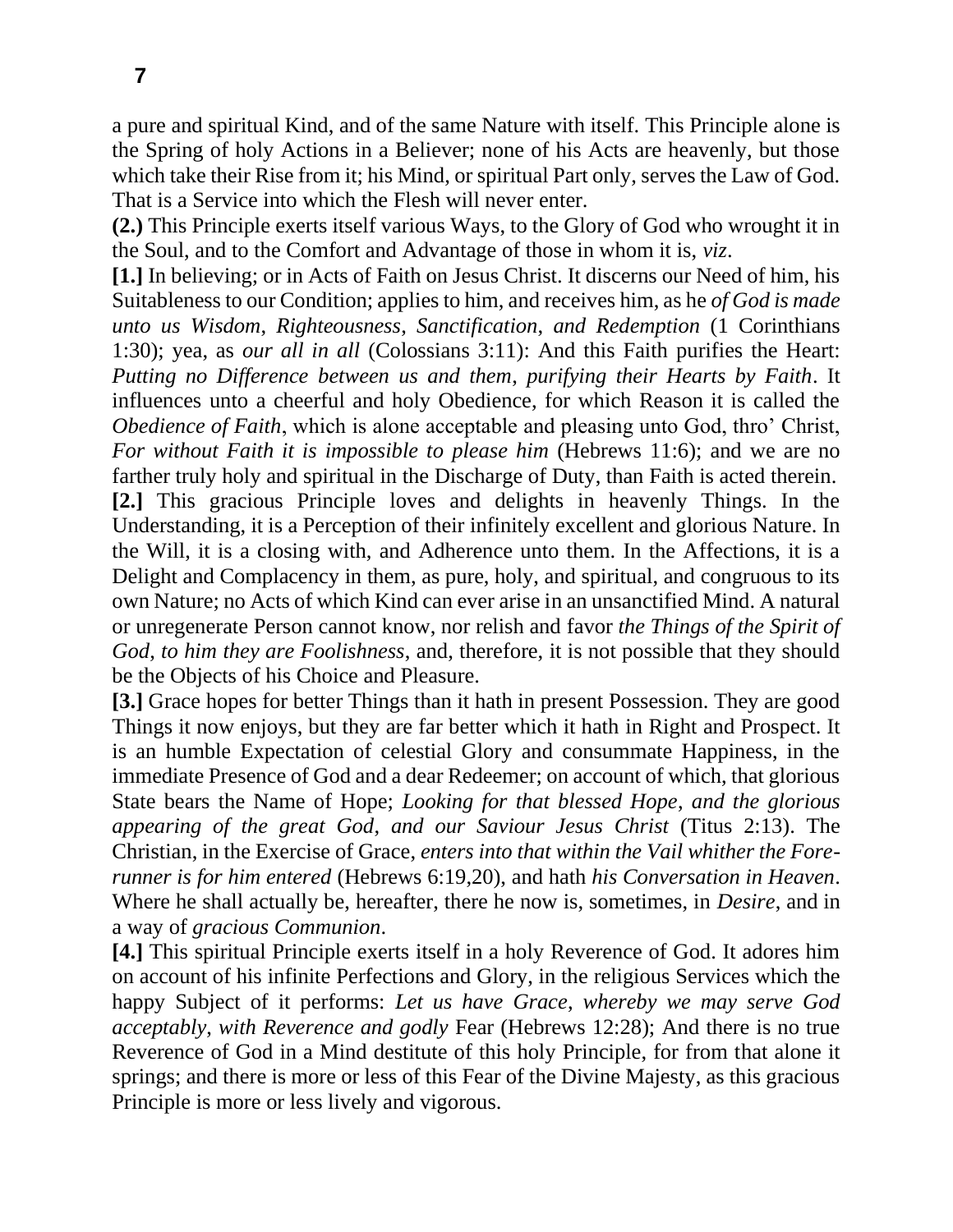**[5.]** Grace disposes the Mind to submit to the Will of God, in the various Dispensations of his Providence, whether prosperous or adverse. It is an Acquiescence in his Pleasure concerning us, who knows what is best for us, and whole infinite Love to our Persons, will always so order every Occurrence, as to issue in our Advantage, if not as Men, yet as we are Christians; We *know*, *that all Things work together for Good*, *to them who love God*, *and are the Called according to his Purpose* (Romans 8:28). And,

**[6.]** This holy Principle is a Disposition to practice all the Branches of Righteousness in our Conversation in the World; Sobriety, Justice, Compassion, Benevolence, and whatever else Morality includes; *The Grace of God*, *which bringeth Salvation*, *and hath appeared to all Men*, *teaches the Saints to live soberly*, *righteously*, *and godly in this present World*. True Grace in the Heart is a solicitous *Care to maintain good Works* in the Life. Farther,

**[7.]** The regenerate Part of a Believer casts a holy Contempt on the World, and all the most delectable Things in it. It is of a Nature far more sublime than the best of earthly Treasures, and it elevates the Mind towards, and fixes it on Objects infinitely more glorious than the gayest and most splendid Things, which please the Fancy, and attract the Affections of an unsanctified Person. This Heaven-born Principle aspires towards unseen and heavenly Objects. From Heaven it came, that is its proper Centre, and thither it tends. So far as our Affections are under its Infuence, they are raised above sublunary Things, and placed on the noble Objects, which Angels, and the Spirits of just Men made perfect, constantly view with Wonder and Delight; *Seek those Things which are above*, *where Christ sitteth on the Right Hand of God*. *Set our Affections on Things above*, *not on the Things on the Earth* (Colossians 3:1,2). True Grace refuses the latter with a holy Disdain, because it is of a Nature far more noble and refined, than the most eligible of them all. Once more,

**[8.]** This Principle aims at the Glory of God in all its Acts. Real Grace is the most generous Principle in the World: Nay, I am bold to affirm, that there is no truly generous Principle in the World, but this gracious one: It is disinterested. Grace is not a selfish Thing; it seeks not its own Honor, but the Glory of the God of all Grace, from whom it is derived. Unless we design the Glory of God in our Acts of Obedience, there is nothing of true Holiness in what we do. It is not enough that the Matter of our Actions is good: Works truly good spring from Love in the Heart, are directed to the Glory of God, as their End, and are performed under the Influence of spiritual Considerations and Motives. We may pray, read the Word of God, attend on his Worship, and discharge the Duties of Civil Life in a blameless Manner, as to Men's Observation, and yet not have the least Degree of Grace. Whatever we think of ourselves, and what Opinion soever others may have of us, we are no farther truly holy, than Grace is acted in our Obedience. If our Graces are not exercised in holy Duties, no Holiness attends them. This Account of Holiness, I am sensible, would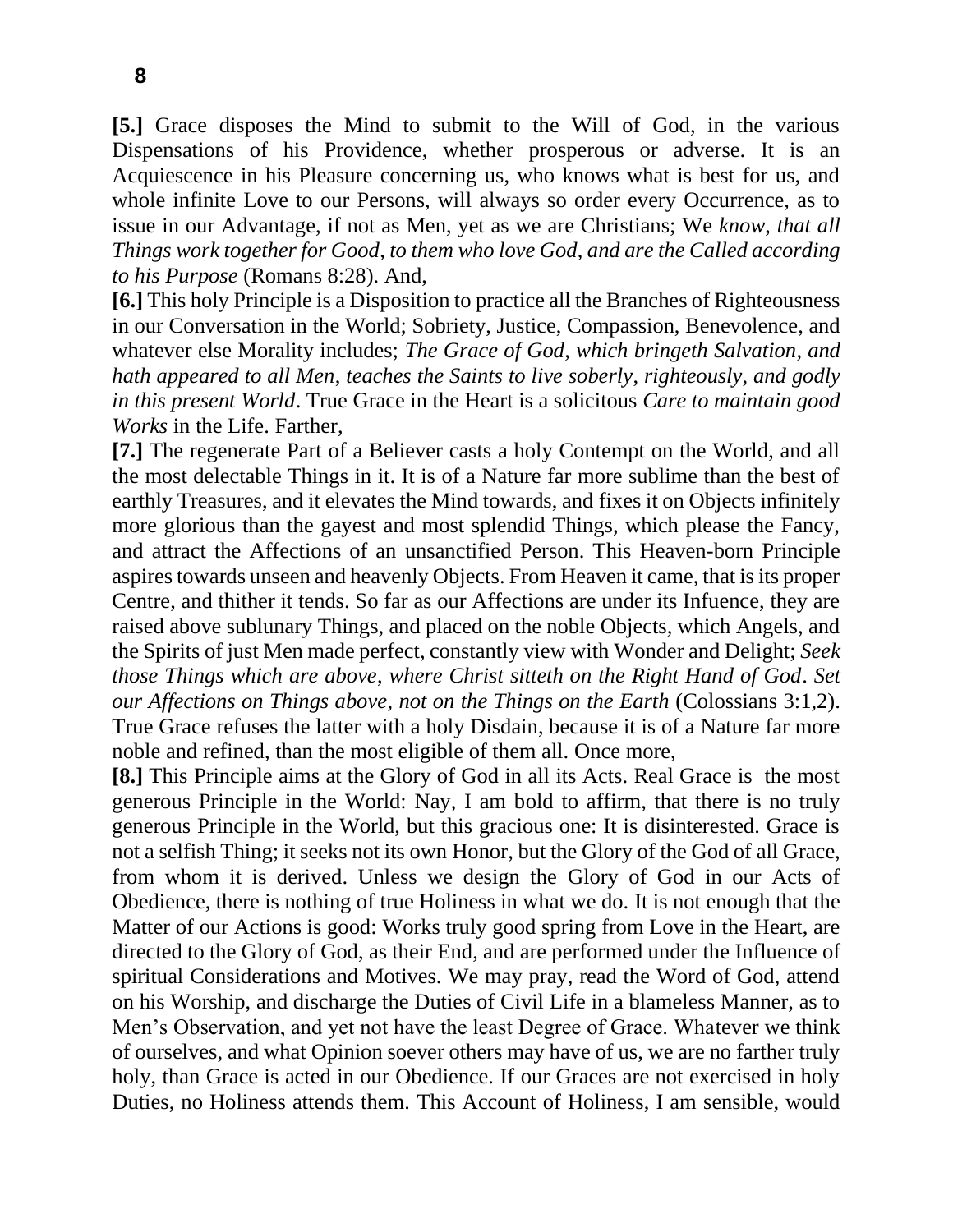not be pleasing to many, who are professed Advocates for what, as it is usually called, practical Religion. I have sometimes thought, that it is a *little hard*, however, *it is unjust*, they are pleased to object to us, when we treat of the Doctrines of the Grace of God, that we have no Concern for Holiness and practical Religion: And when we discourse of *real* Holiness, they are disgusted, and say, that we are too *precise*, *strict*, and *rigid* in our Account of it. This is a sufficient Testimony, even from themselves, that they *abuse* us, when they say, that we have no Regard to practical Holiness, because we assert the Doctrines of Free Grace; they have forgot, as I suppose, what they object to us of this Kind, when they declare themselves to be displeased with our Account of Holiness, as too *strict and rigid*. But why are they dissatisfied with that Account? the Reason is, they thought themselves *rich*, *and increased with Goods*, *and had Need of nothing*: And, therefore, to be pronounced and proved Bankrupts and Beggars, very much displeases them. All their Gold, on which they valued themselves, if indeed our Explanation of Holiness agrees with Truth, they find that it is *mere Dross*. This gives them much Uneasiness, and is what they cannot bear with. As was before observed, Lust maintains its Rule in the Heart, even when it is checked by Conviction, under which there Persons are supposed to act. The Form of its Government in the Mind is altered, but its Dominion is not taken away, nor *the Extent* of it diminished. Holiness is indeed a great, yea, a most excellent Thing. I fear, that but little of it is found with many, who, yet, go on in a constant Course of religious Duties: And the best among us are very defective herein. Those who most study the Nature of Holiness, and keep the strictest Watch over their Hearts, will best discern their Defects and Imperfections, and be much stirred up to practice the great and necessary Duty here recommended, *viz*. Following after Holiness, which I proceed to consider,

*Thirdly, We ought to follow Holiness, i.e. in an earnest Manner we should endeavour after our Improvement therein*. The original Word (διωκω) is elsewhere rendered, I press (Philippians 3:14). It signifies a Fervency of Desire, and an Earnestness in Endeavour. If we are desirous of an Improvement in Grace, we must, in order to it, make it our *Scope* and *Aim*; not rest satisfied with our present Measure of Grace, but use a holy Diligence to increase it; without this, we cannot reasonably expect and hope for an Advancement in Holiness and Spirituality.

**1.** We must oppose, and *make no Provision for the Flesh*. So far as we gratify and feed the carnal Part in us, we prejudice our nobler Part. Grace is always a Sufferer by those Acts of the Mind, which spring from, and are pleasing to its opposite; for as Corruption and Grace are contrary Principles in the same Subject, whatever serves the Interest of the one, prejudices the other. If, therefore, we are not careful to deny the Flesh those Gratifications, which it is continually reeking after, we shall diminish the Vigor of the Spirit, and greatly interrupt its Exercise. Hence, we must, I think, be convinced of the Necessity of observing the Nature and Tendency of our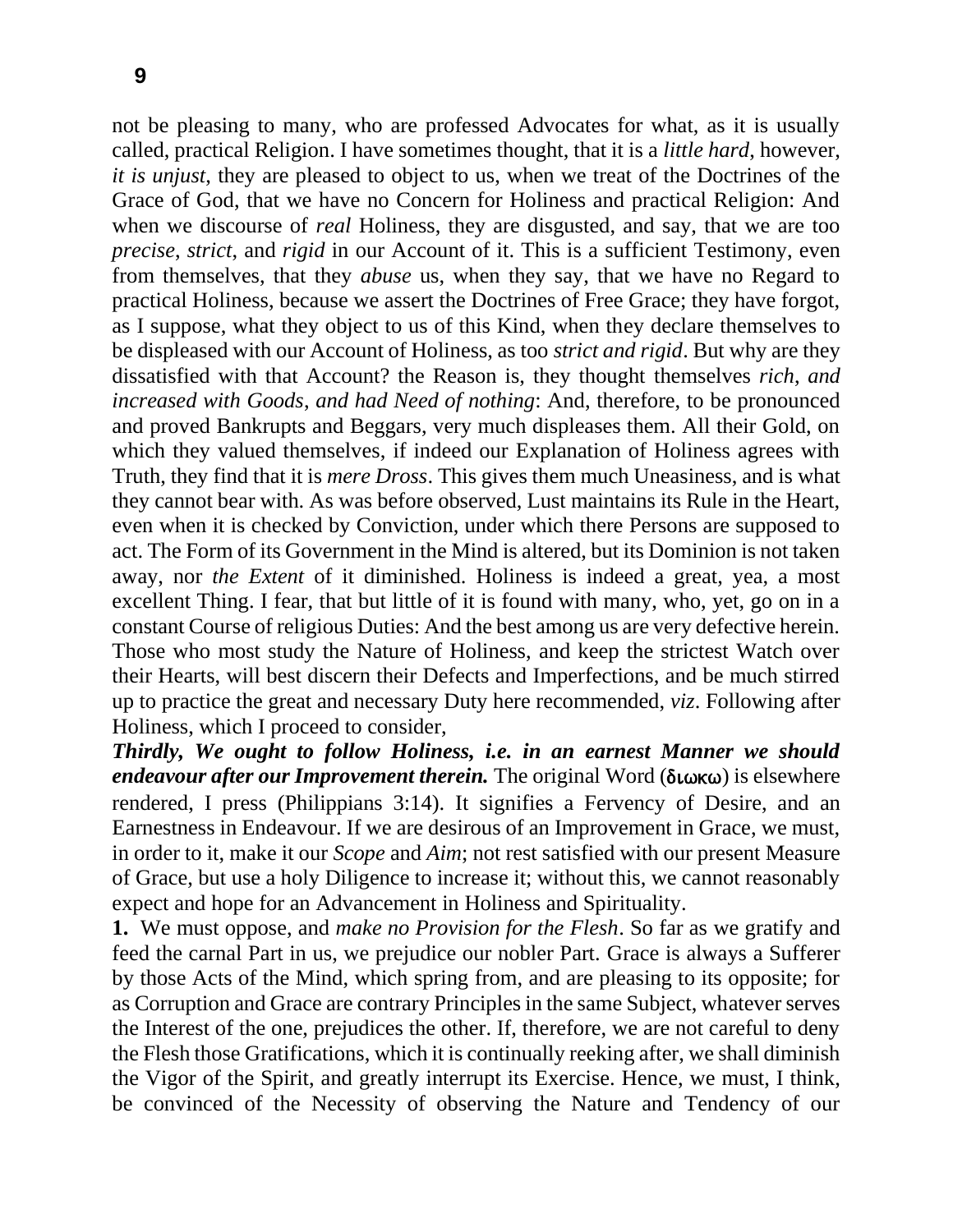Thoughts, whereby we may, without much Difficulty, form a true Judgment of their Origin; from what Spring of Action, in us, they take their Rise, whether from the Flesh, or from the Spirit. All vain Imaginations, all irregular Thoughts, all corrupt Motions of the Will and Affections, arise from the Flesh. Now, if we really design and desire an Improvement in Grace and Holiness, we must be observant of the Acts of our Souls, and oppose those which are vain and carnal; Negligence in this Matter, will issue in unspeakable Advantage to the Flesh, and necessarily end in great Damage to our spiritual Part, which it is our Wisdom, Interest, and Duty, to be solicitously careful of , that we no way prejudice it. The noxious Weeds of Corruption in our Hearts cannot be nourished without Injury to the precious Seed of true Grace. *Worldly*, *selfish*, *ambitious*, and *covetous* Thoughts, when countenanced and cherished in the Mind, greatly hinder the Exercise of Grace, and assuredly prevent its Growth. There is great Reason to fear, that many, who go on in *a Round*  of religious Duties, are not able to say, that they are much spiritual in those Duties, thro' the abounding of such kind of Thoughts in their Hearts; and yet there religious Performances give them Satisfaction at least, if they are not with them the Occasion of Self-Admiration and Applause. We shall never arrive to any *Emminency* in Holiness, without much Self-Denial, and *a strict* Watch kept upon Lust, which hath numberless Ways of exerting itself, and a constant Opposition to it, in What Manner so ever it acts its Part in us.

**2.** We must make it our *Scope* and A*im*, in religious Exercises, to act our Graces, if we would improve in Holiness: Attendance to them is a necessary Branch of our Duty, and the Neglect of that Attendance is *inexcusable*; but a bare external Performance of those Exercises, will be of no Efficacy towards our Improvement in Grace. As there is no greater Degree of Holiness in our religious Services, than what consists in the Acting's of the spiritual Principle in our Souls; so all our Advancement in Holiness in those Services, is from the Exercise of this holy Principle. Unless, therefore, we aim at performing Spiritual Duties, in *a spiritual Manner*, our Expectations of gaining Advantage to our spiritual Part thereby, must be disappointed, because we have no Ground for such Expectations. We ought to desire *the Sincere Milk of the Word*. The Grace of the Gospel *alone* is suited to feed and nourish our heavenly Part. The Doctrine of the Law acquaints us what Holiness is; but it is only the Grace of the Gospel which disposes us to the Practice of it. Let us not fatter ourselves with a Hope of increasing the Vigor of the gracious Principle in us, by any other Doctrine, than that of free Grace; for if we do, we shall certainly meet with a Disappointment. Because the Doctrine of Grace is that Food which God has provided and appointed for the Support and Nourishment of the Principle of Grace, and no other than what infinite Wisdom has provided for that Purpose, will ever, in the least Degree, (let some suggest what they please) serve to that important End. Real Holiness, and the Practice of true Religion, by sinful Men, can only be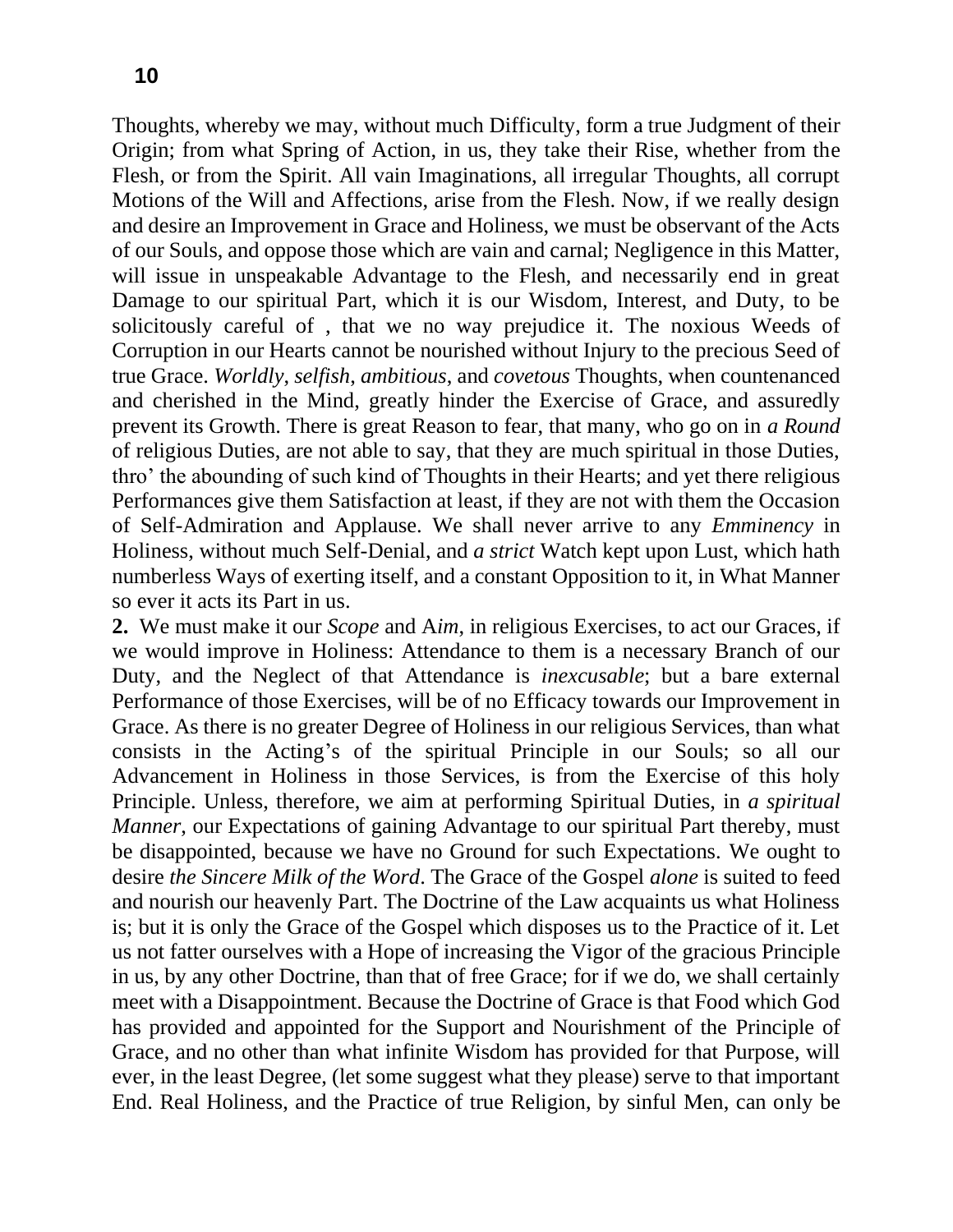promoted by those Principles which are peculiar to the Gospel; the Reason is, that Holiness, and that Religion, is no other than the Exercise of *Grace* in the Hearts of Believers. the Strength and Vigor of which wholly arises from that Nourishment it receives, by digesting the glorious Truths of the Gospel. *Evangelical* Obedience, than which *no other* deserves the Name of Holiness, *nor is the Thing*, can only be promoted by Evangelical Doctrines. Indeed, a Disposition to a *merely moral Obedience* may be excited by Discourses of Morality and Virtue; but that is not Holiness, or a *Meetness* for future Blessedness, whereof I am to treat in the last Place. *Fourthly, Without Holiness no Man shall see the Lord.* Two Things must be attended unto, in this Branch of the subject, *viz*. *the Sight of God,* and, that no Man who is not the Subject of Holiness, shall have this happy Vision of him. In discoursing on the former, I would shew, what are the Properties of this View, and then the Objects, which are beheld with a Joy to us, at present inconceivable.

**1.** I begin with *the Properties of this Vision of God*. And they are such as must be exceedingly delightful to everyone who truly desires to enjoy it. For,

**(1.)** It will be immediate, clear, and full. Here the Saints sometimes have spiritual Views of God by Faith, which fill them with Joy unspeakable, and full of Glory: But these Prospects are far inferior to that View they will have of God in the heavenly State. They are attended with a double Disadvantage, at present, which renders it impossible to have the same View of God now, that they will enjoy hereafter. So long as they are in this State, they will be Subjects of Darkness, which incapacitates them to discern the Glory of heavenly Objects in a full and perfect Manner. They are Subjects of the Light of Grace: *For*, *God who commanded the Light to shine out of Darkness*, *hath shined into their Hearts*, *to give them the Light of the Knowledge of his Glory in the Person of Christ* (2 Corinthians 4:6). But, then, they are also Subjects of Darkness, and, therefore, must be incapable of taking a complete View of spiritual Things. Besides, they only discern those Objects thro' a Medium at present. *Now we see thro' Glass darkly*. It is not an immediate View of those glorious Objects we now enjoy, but a Representation of them in the *Glass* of the Word: And this Representation of them is below their true Nature, for Language cannot fully express it. The Beauty and Glory of those bright Objects, Words can give us but an imperfect Image of. Since, in this State, we are attended with this double Disadvantage, our Prospects of heavenly Things, must be far inferior to that View we shall have of them in the blessed World When *we shall see as we are seen*, *and know as we are known*. And, if the present imperfect View fills our Minds with inexpressible Delight, what Joy! what Pleasure! what Complacency must possess our Souls, when we shall have an *immediate*, *clear*, and *full* View of those inconceivably glorious Objects!

**(2.)** The Saints will enjoy an uninterrupted View of God hereafter. Their Prospects of him by Faith, in this State, are often interrupted by Unbelief, and numerous other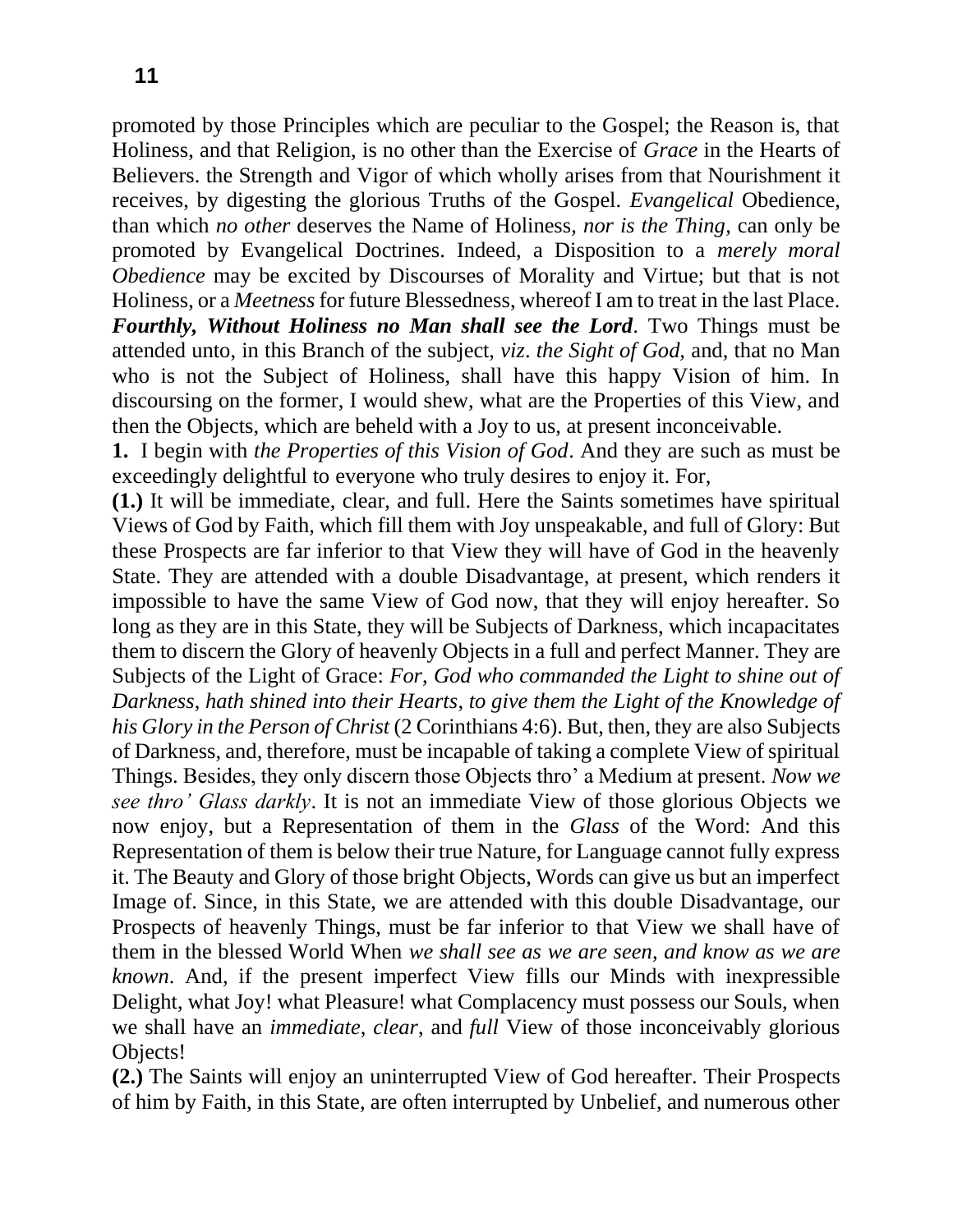Causes: But no Interruptions will take place in their future Views of their heavenly Father, thro' the Interposition of any Clouds. No Shades of Darkness will ever pass over them in the World above, which is all Light and Glory; nor will their Minds at all be diverted from beholding God and a dear Redeemer, by a Presentation of any other Objects, which now too frequently is the Case. This Consideration, added to the former, gives us a most delightful Idea of the heavenly State. I subjoin,

**(3.)** This Prospect will be endless. That State of Happiness is permanent, and will continue forever. *Here we have no continuing City*; *but we seek one to come*, *a City which hath Foundations*, *whose Builder and Maker is God*. The Saints *will ever be with the Lord*, *in whose Presence is Fulness of Joy*, *and at whose Right Hand are Pleasures for evermore*. As their Existence will be eternal, so their Views of God will be without a Period. As no Change can possibly happen in the Nature of that blissful State, so it shall never have an End. If we consider the infinitely glorious Nature of the Objects seen; if we consider the Properties of this heavenly Vision, *viz*. that it is clear and full, that it is uninterrupted, and without End; surely we must conclude, that this State is most desirable, and perfectly blessed.

**2.** *This is a Vision, or Sight of God.*

**(1.)** We shall distinctly discern what each Person in the adorable Trinity hath acted, in order to our eternal Salvation and Happiness.

**[1.]** The kind Part the divine Father hath acted in our Favor. Our Election to everlasting Life, was his gracious Act. He *chose us in Christ before the Foundation of the World*; and this Choice of us, was unto perfect Holiness. The Contrivance of the Way of our Recovery from that Ruin brought on us by Sin, is his. He appointed Christ to be our Mediator, Head, and Surety, and decreed his taking upon him our Obligation to the Law. It was his sovereign Purpose, that he should bear our Guilt, and suffer that Penalty to which it rendered our Persons obnoxious, according to the *just Constitution* in the Law, and, thereby, satisfy its *equitable* Demands, and fully maintain the Rights of Justice, to whose terrible Resentment our Crimes exposed us. He gave all the invaluable Treasures of Grace and Glory into the Hand of Christ for us; and on the Foundation of his Atonement, he dispenses the Blessings of Grace to us in Time, and will communicate to us the Blessings of Glory in Eternity. *He will give Grace and Glory*, *and no good Thing will he withhold from* us (Psalm 84:11). Since he *spared not his own Son*, *age delivered him up for us all*, *how shall he not with him also freely give us all Things*? If the imperfect Views we have at present of the stupendous Acts of the Father in our Favour, yield us inexpressible Pleasure, what transcendent Delight will be produced in our Minds, by the future Prospect of them?

**[2.]** We shall forever have in View the compassionate Part, which the eternal Son hath performed in our Favor. His undertaking for us, in the eternal Covenant transacted between the Father and himself, and the Holy Spirit. His Assumption of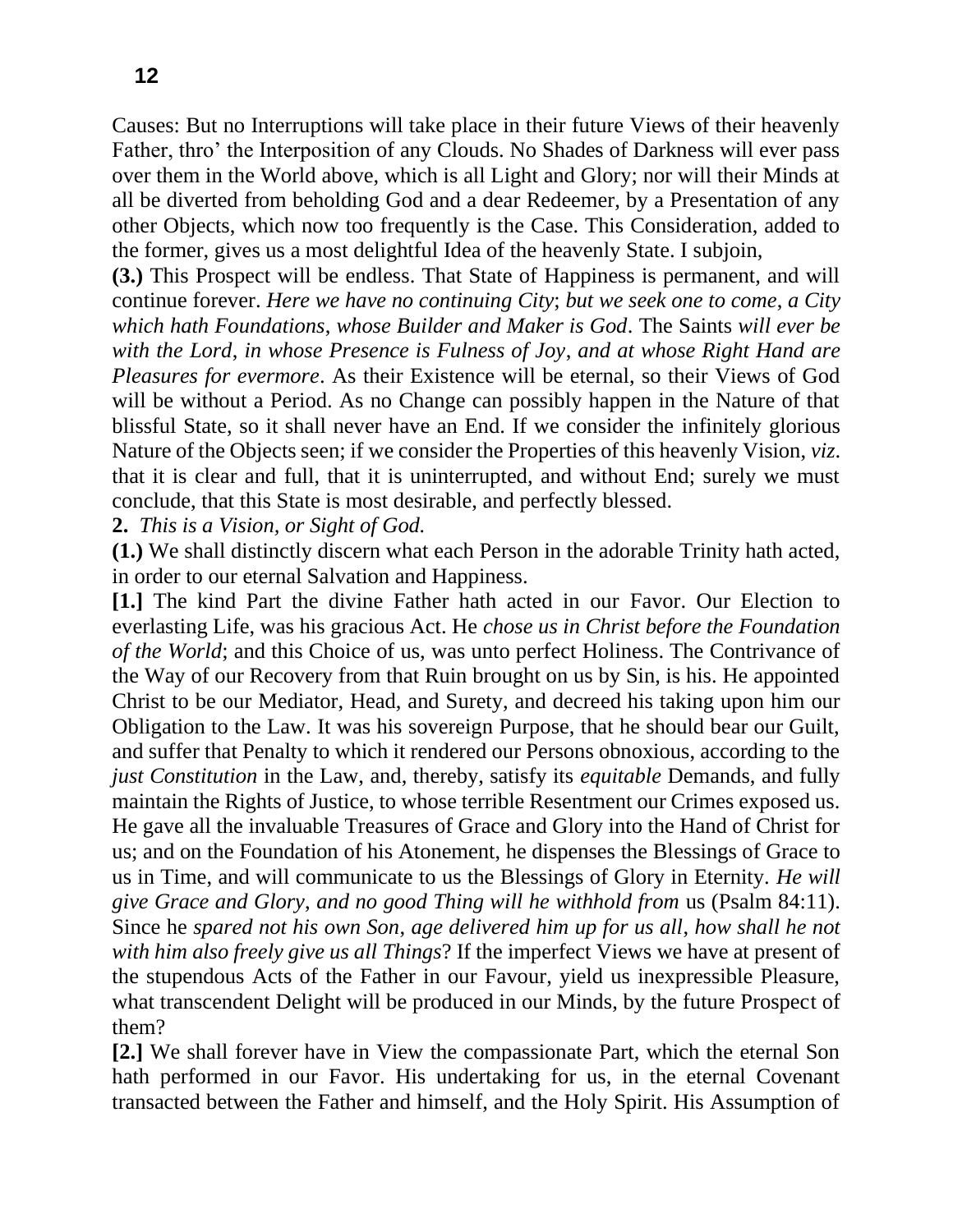our Nature, *in the Fulness of Time*, coming under the Law to redeem us from it, agreeably to the fore-reign Purpose of the Father, and his own free Engagement. His Susception of our Guilt, and voluntary Submission to the Father's Pleasure, in *making his Soul an Offering for our Sins*, whereby he expiated our Guilt, *made Peace*  for us, and secured our Persons from that *direful* Vengeance, which we, in Consequence of our Sins, were liable unto. Besides, he *brought in* for us an *everlasting Righteousness*, which justifies our Persons, and gives us an *unalienable*  Right to eternal Life. And now he is in Heaven, it is his continual Employ to make Intercession for us, as a sympathizing and compassionate High Priest, under all our Difficulties, Temptations, and Sorrows, in this State of Imperfection, and Snares and Dangers. The imperfect View we have of these Things now, affords us the highest Pleasure; the clear, distinct, and endless Prospect of them hereafter, therefore, must possess our Souls with a Delight, that far surpasses our present Comprehension. For, since ineffable Joy arises from those low and imperfect Views of heavenly Objects, which this State admits of; certainly, unknown and inconceivable Delight will result from the clear and perfect, and uninterrupted Prospects of those Objects, in the happy World above.

**[3.]** We shall eternally behold what a gracious Part the blessed Spirit acts in our Favor, who inspires us with spiritual Life, when we are *dead in Trespasses and Sins*; infuses heavenly Light into our Souls, which are naturally Darkness; operates on us in a Way of spiritual Conviction; gives us a Sense of the Evil of Sin; shews us the exceeding Sinfulness of our Nature; presents us with a View of our inevitable Misery, as in ourselves considered; discovers to us the Ability and Suitableness of Christ, as a Saviour; encourages and assists us to make a humble Application to him for Life and Salvation; applies his Blood to our Souls, to ease us of the *pressing*  Load of our Guilt, and heal the Wounds it gives us; shews us the Glory of his Righteousness, and enables us to lay hold on it, and embrace it, as the Matter of our Acceptance with God, our righteous Judge; open, to our View the Secrets of the Almighty, relating to the stupendous Design of our Recovery, and powerfully applies to us the *precious Promises* of his Word, whereby we are encouraged to hope in him, and draw near to him, as our gracious Covenant-Father, and in this Character to ark of him all that is needful to our Support, Guidance, and Consolation: He bears with all our Provocations, heals all our Backslidings, reduces our Souls when we go astray, revives the good Work under its Decays, and *restores to us the Joy of God's Salvation*, and establishes us afresh in the Ways of Holiness and Peace, and will continue so to do, until we arrive safe to the heavenly World, where we shall see the Wonders of his Love, in that perspicuous Manner the present State admits not of.

**(2.)** We shall enjoy a constant View of the divine Perfections, as they are exercised and displayed in our eternal Salvation. Everlasting, free and sovereign Love gave Rise to the Design, and runs thro' every Part of it: That is the Fountain from which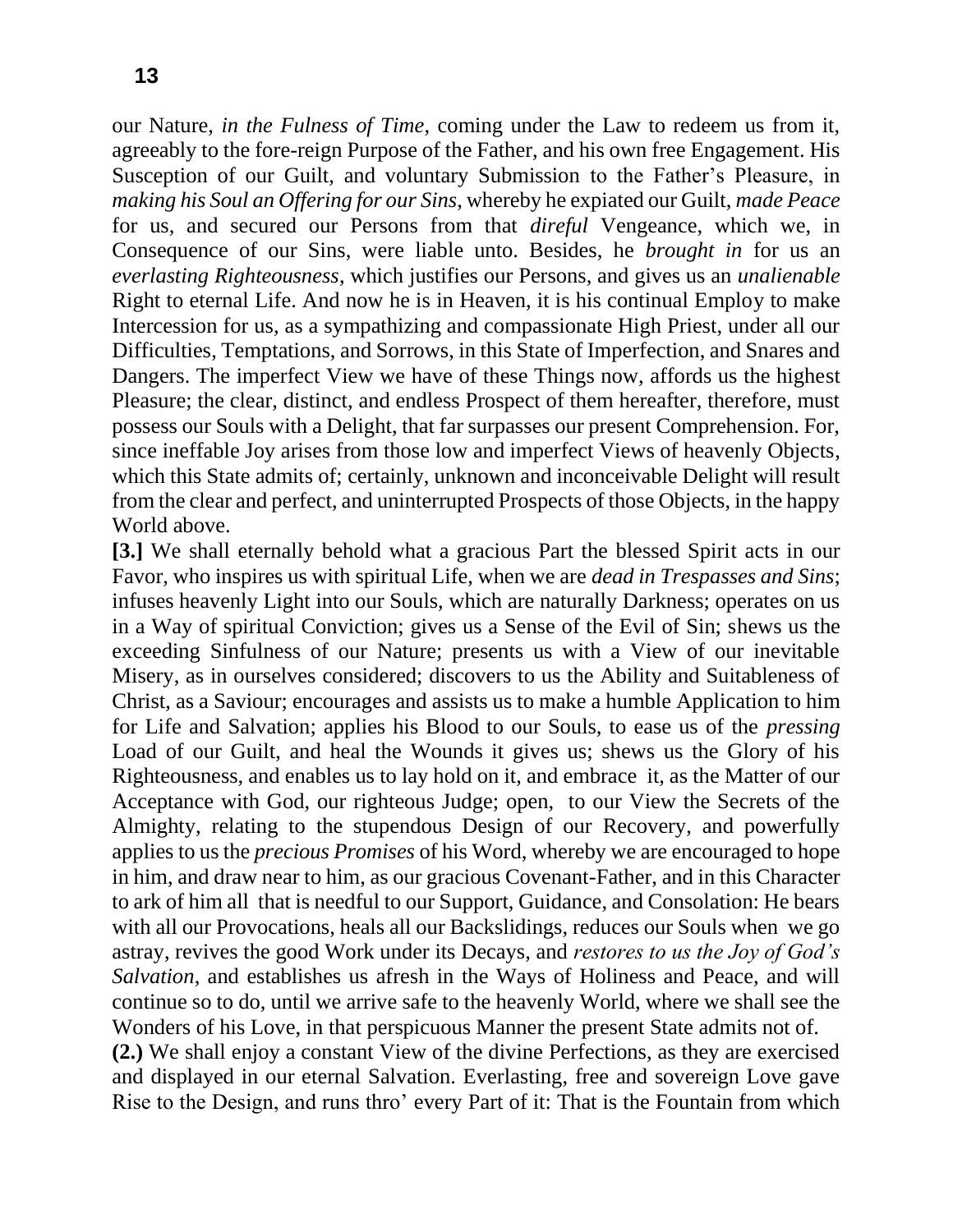all our Salvation, and the whole of our Happiness spring. Infinite Wisdom concerted the ft Methods of our Recovery, fate for us, and glorious to God. Who could ever have thought that Sin might be pardoned, and yet punished; that the Sinner might be saved, and yet Justice executed? This Contrivance is the highest Effect of the Wisdom of God, how much so ever an *ignorant* and *proud* Generation of Men despise it as *Folly*. It is *the Wisdom of God in a Mystery*, *the hidden Wisdom*, *which he ordained before the World to our Glory*. Besides, in this Affair, the infinite Rectitude and Righteousness of God most evidently appear. His Love to our Persons is not more conspicuous, than his just Abhorrence of, and Indignation against our Sins, in this Method he has took to pardon and save us. He appears to be just in justifying those who believe in Jesus, on the glorious Foundation of his Atonement and Satisfaction. This is saving us in a Way becoming himself; *It became him for whom are all Things*, *and by whom are all Things*, *in bringing many Sons to Glory*, *to make the Captain of their Salvation perfect thro' Sufferings*. Again, the Truth and Faithfulness of God, shine most eminently in the Accomplishment of his Promises, relating to our everlasting Salvation and Happiness; and his absolute Immutability, on which our Security rests, is fully manifested. Much of the Glory of Heaven will consist in clear, distinct, and endless Views of the infinitely glorious Perfections of God, as exercised in our Redemption, and as they shine thro' the Person of the Mediator.

**(3.)** We shall always behold the Glory of Christ our dear Redeemer. He who was crowned with Thorns for our Sakes, we shall have the Satisfaction of viewing seated on a Throne of Majesty, and crowned with Glory, and surrounded with the whole Number of the Elect of God, and Myriads of holy Angels, all uniting in joyful Songs of Praise to him for his redeeming Love to us miserable and worthless Creatures. For this he prays, and this he demands of the Father for us, which he has a Right to do; *Father*, *I will*, *that they also*, *whom thou hast given me*, *be with me*, *where I am*, *that they may behold my Glory*, *which thou hast given me*.

**(4.)** We shall have a constant and full Perception of the Love of each divine Person to us, and of the infinite Delight Father, Son, and Spirit will eternally take in our complete Felicity. It is Matter of Joy to the divine Persons to do us Good now, and when the Design of our Salvation shall be completed, our Souls will have a ravishing Sense of that Pleasure, which arises to them from the Accomplishment of that gracious Design. The divine Persons *rejoice over us to do us Good*, as we are the Objects of their infinite Affection and Love. The Design of our Salvation was infinitely pleasing to the Father, Son, and Spirit; and the Accomplishment of that Design will be Matter of eternal Delight unto each of them. When we have once arrived to the heavenly World, we shall enjoy a perfect and constant Sense of that Pleasure which God takes in our Felicity, and that Sense must be productive of a most exquisite Joy. The Knowledge which the Saints now have of heavenly Things,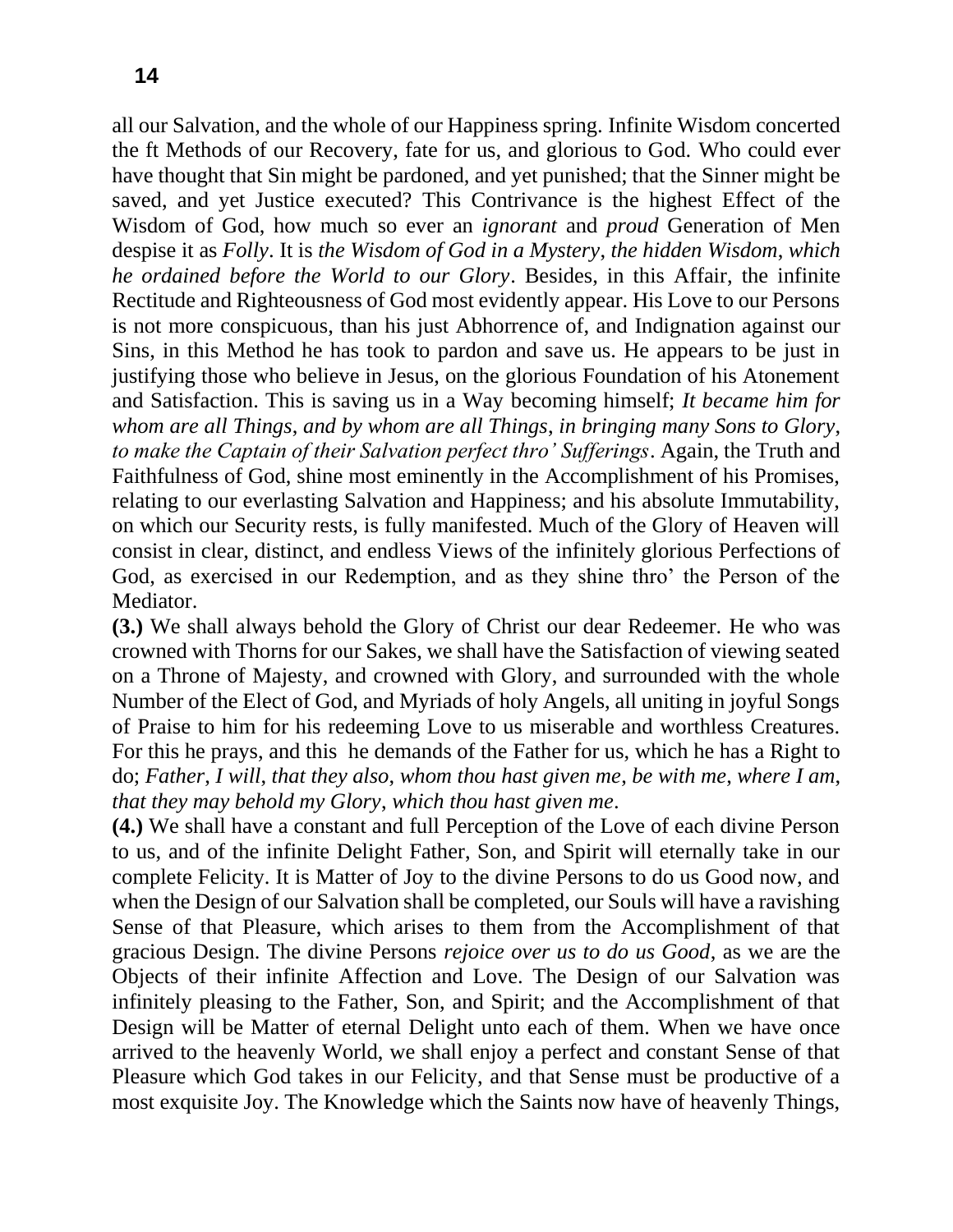they shall never lose. All Gifts and Acquirements, on account of which Men are very apt to value themselves, will cease in that State, as there will be no need of their Exercise; but our spiritual Knowledge of spiritual Things shall then be fully ripened and brought to Perfection; *We know in Part*, *and prophecy in Part*, *when that which is perfect is come*, *that which is in Part shall be done away*. The Objects are the same we now see by Faith, that we shall have an immediate, clear, full, and endless Prospect of in the World above; Glory, therefore, is Grace in its full Maturity, or our spiritual Knowledge of spiritual Things grown up to its intended Perfection. A most pleasing Thought this, and it is what may very justly be considered as a most persuasive Motive, diligently to study those sacred Truths. Who that considers this, and is acquainted with the Excellency of the Knowledge of Christ, and of God, in and thro' him, wilt not be excited to use the *utmost* Diligence to increase and enlarge his Acquaintance with those sublime and heavenly Truths? If we really desire to possess future Glory, surely it must be a most eligible Thing, in our Esteem, to enjoy as much as we can, of that Satisfaction and Delight, which arise from a spiritual Perception of the Nature of those Objects, in the perfect Knowledge of which, will consist our complete Felicity, when with us Time shall have an End. Unless somewhat of this Kind is found in us, I know not of any Evidence we can possibly have of a Right unto, or of a Meetness in us for the Enjoyment of the blissful Vision of God. For, if we have no Inclination to be separate from the World, and all Things in it, in our Thoughts, Desires, and Affections, whilst here we dwell, what solid Foundation can we be supposed to have, to support a Hope, that the heavenly State is *really* desirable to us? None at all, as I think. If the *First-Fruits* are not valued and fought after, why should it be thought, that reaping the plentiful Harvest is *really*  desired? Are we at great Pains to acquire Knowledge which will vanish, as useless, at Death, and shall we not labor to add to that Knowledge, which will never be lost; but ripen into Glory, when our Souls shall be dislodged of our mortal Bodies. And, if it be so, our Approbation of, and Delight in those Things, may be allowed as a good Evidence of our Meetness for the Enjoyment of this glorious State. On the other Hand, can we think, that those Persons are in the Way to Heaven, or desire to enjoy it, who discern no Excellency and Glory in there Things; but fight and despise them, as mere Foolishness? No surely; it is not Heaven they desire the Enjoyment of, but a mistaken Image which they have framed to themselves of that glorious State. An unregenerate Person neither knows what Heaven is, nor can desire it. That alone desires the Enjoyment of Heavenly Glory, which is a true Preparation for it, and is the real Commencement of it in the Soul, *viz*. that gracious, holy, and spiritual Principle which is implanted in a Person, at the Time of Regeneration, and is Regeneration itself. This leads me to observe,

*Lastly, That no Man, without Holiness, shall have this happy Sight of God.* No Man whatever, let him be what he may, as to Descent, Education, State Gifts,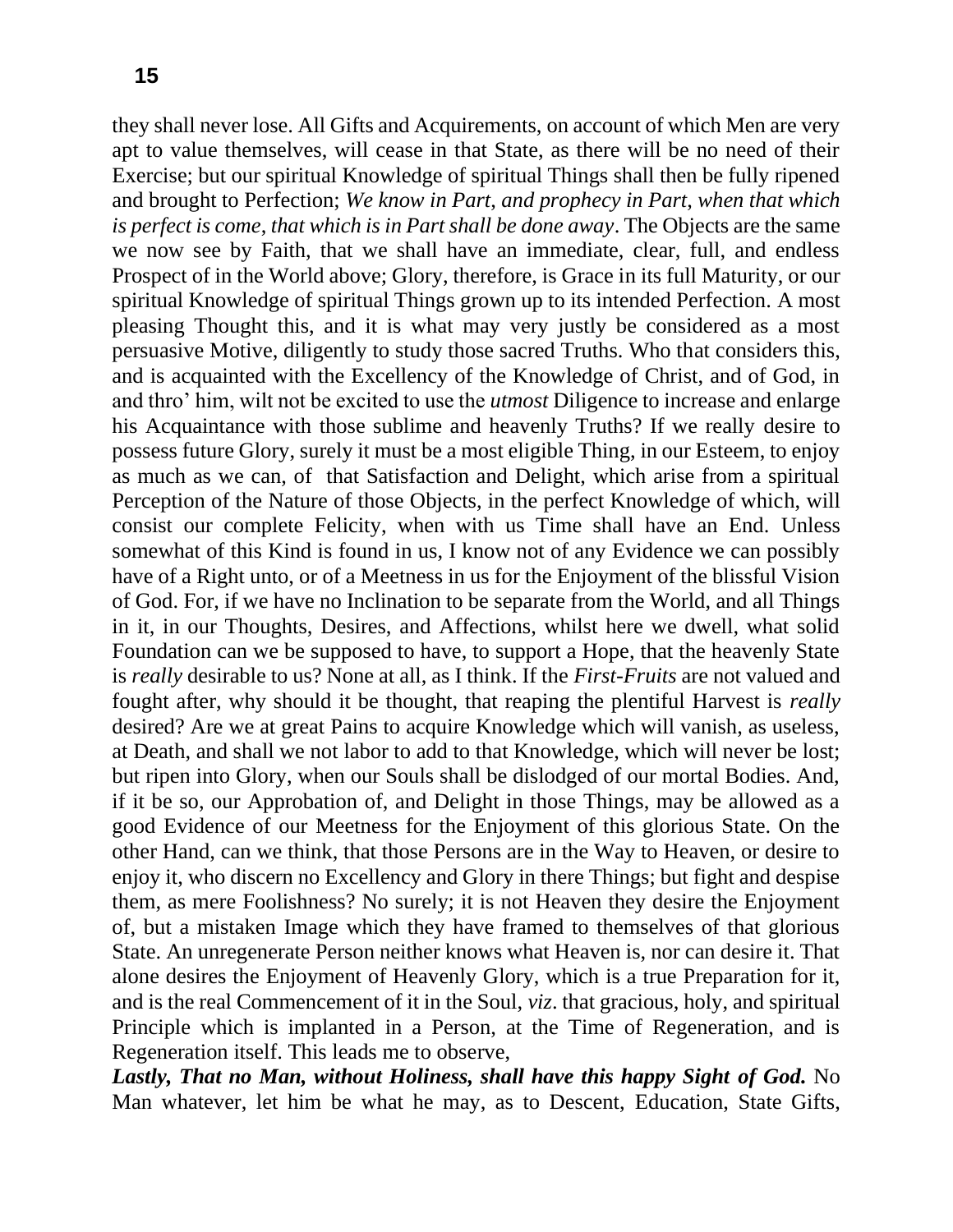Usefulness to others, whether in the Civil or Religious Life, unless he partakes of Holiness in this, he shall not participate of Happiness in the next. As God designed all to become Subjects of Holiness in this World, whom he appointed to eternal Salvation; so holy Persons *only* are capable of that Glory, which consists in the Vision of him, Communion with him, and in a constant Adoration of him, which is maintained in the Mind by a Perception of his infinitely glorious Excellencies and Perfections; and, consequently, no Man, without Holiness, shall ever see the Lord. Some, it may be, will be ready to fear, from the Consideration of what has been observed concerning the Nature of *real* Holiness, that they are not the subjects of it, and may say, if that Spirituality enters into the Nature of true Holiness, which you have expressed, I am afraid that, for my Part, I am a Stranger to it; I find, to my Sorrow, so much of the contrary of it in me. To such I would observe, that every Man in this World, who is the Subject of Holiness, he also is the Subject of Sin: Tho' every Man that is the Subject of Sin, is not the Subject: of Holiness; everyone here, who is a subject of Holiness, is likewise a Subject of Sin: Do not, therefore, think, because you have Sin, that you have no Holiness. What is it in you, that prays, watches, and strives against Sin, as Sin? Is it the Flesh? No, that will never become an Opposer of itself. What is it in you that approves of the Law, as *holy*, *just*, and *good*? Is it corrupt Nature? No; that is *not subject to the Law*, *of God*, *nor ever will be*; these are Acts proper to a Principle of Holiness and Grace. The Flesh will still *serve the Law of Sin*, and you will be deceived if you think otherwise, for it is only the spiritual Part of a Believer that *serves the Law of God*. Hence, the *Apostle*  resolves the contrary Acting's of his Heart, into these two contrary Springs of Action in himself; *Flesh and Spirit*, or *Corruption and Grace*: *So then with my Mind, I myself serve the Law of God*; *but with the Flesh the Law of Sin*. The Being of Corruption in the Mind as an active Principle, engaged in the Service of the Law of Sin, is not to be considered as an Evidence, that there is not present in the Soul, a holy Principle, which is disposed unto, and engaged in the Service of the divine Law. It is the Dominion of Sin that is such an Evidence, and not the Presence of it, as an active Principle, always ready to exert itself in an Opposition to what is truly good, or of a spiritual Nature, and inclined to act what is evil. Regeneration neither takes away the Being of Sin, nor deprives it of a Power to act in Opposition to what is holy: And as Sin in the Regenerate does exert itself in Opposition to that which is holy, so it is a Disposition to do what is sinful. A Principle of Grace really takes away the Reign of Sin, but leaves it existent in the Mind, and changes not its Nature, it still is, and will always continue to be what it was; Conviction doth not that: The Flesh, as has been observed, how much so ever it is checked by Conviction, as to the Manner of exerting itself, it preserves its Rule entire: Tho' the Form of its Government is altered, it still maintains its Dominion in the Unregenerate. If, therefore, there is any Thing *at all* of this Spirituality and Subjection to the Law', in